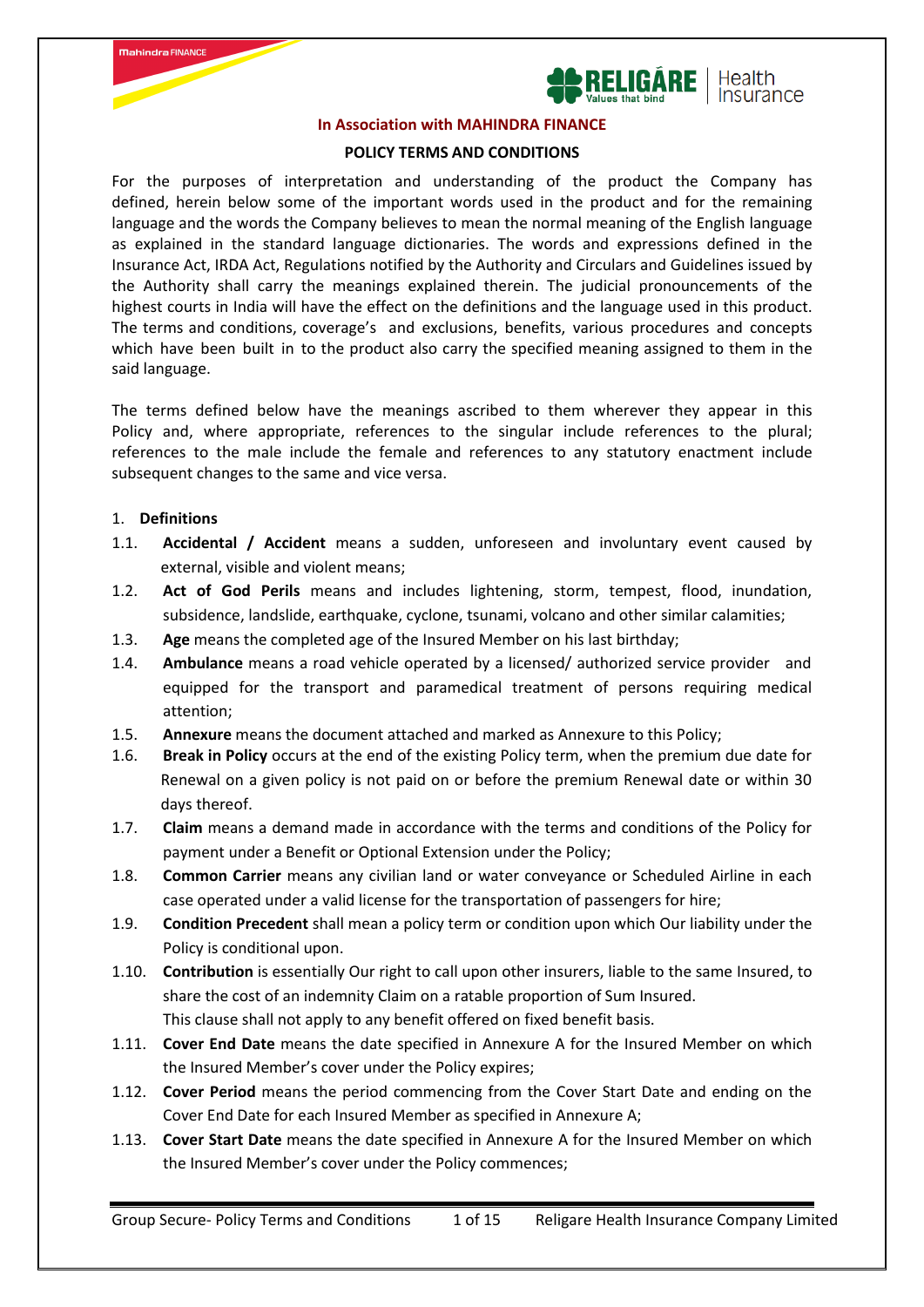

- a) has qualified nursing staff under its employment;
- b) has qualified Medical Practitioner/s in charge;

- c) has a fully equipped operation theatre of its own where are carried out;
- d) maintains daily records of patients and will make these accessible to Our authorized personnel
- 1.15. **Day Care Treatment** means medical treatment, and/ or surgical procedure which is:
	- a) undertaken under general or local anesthesia in a Hospital/ Day Care Centre in less than 24 hours because of technological advancement, and

b) which would have otherwise required a Hospitalization of more than 24 hours. Treatment normally taken on an out-patient basis is not included in the scope of this definition.

- 1.16. **Disclosure to information norm** means the Policy shall be void and all premium paid hereon shall be forfeited to Us, in the event of misrepresentation, mis-description or non-disclosure of any material fact.
- 1.17. **Grace Period** means the specified period of time immediately following the premium due date during which payment can be made to renew or continue a Policy in force without loss of continuity benefits such as waiting periods and coverage of Pre-existing Diseases. Coverage is not available for the period for which no premium is received.
- 1.18. **Hazardous Activities** mean any sport or activity, which is potentially dangerous to the Insured Member whether he is trained or not. Such sport/activity includes racing and competition or stunt activity of any kind, adventure racing, base jumping, biathlon, big game hunting, rafting of any kind, BMX stunt/ obstacle riding, bobsleighing/ using skeletons, bouldering, boxing, canyoning, caving/ pot holing, vave tubing, rock climbing/ trekking/ mountaineering, cycle racing, cyclo cross, drag racing, endurance testing, hand gliding, harness racing, hell skiing, high diving (above 5 meters), hunting, ice hockey, ice speedway, jousting, judo, karate, kendo, lugging, risky manual labor, marathon running, martial arts, micro – lighting, modern pentathlon, motor cycle racing, motor rallying, parachuting, paragliding/ parapenting, piloting aircraft, polo, power lifting, power boat racing, quad biking, river boarding, scuba diving, river bugging, rodeo, roller hockey, rugby, ski acrobatics, ski doo, ski jumping, ski racing, sky diving, small bore target shooting, speed trials/ time trials, triathlon, water ski jumping, weight lifting, wrestling of any kind and activities of similar nature;
- 1.19. **Hospital** means any institution established for In-patient Care and Day Care Treatment of Illness and / or Injuries and which has been registered as a Hospital with the local authorities under the Clinical Establishments (Registration and Regulation) Act, 2010 or under the enactments specified under the Schedule of Section 56(1) of the said Act OR complies with all minimum criteria as under :
	- (i) has qualified nursing staff under its employment round the clock;
	- (ii) has at least 10 in-patient beds in those towns having a population of less than 10,00,000 and at least 15 in-patient beds in all other places;
	- (iii) has qualified Medical Practitioner(s) in-charge round the clock;
	- (iv) has a fully equipped operation theatre of its own where surgical procedures are carried out;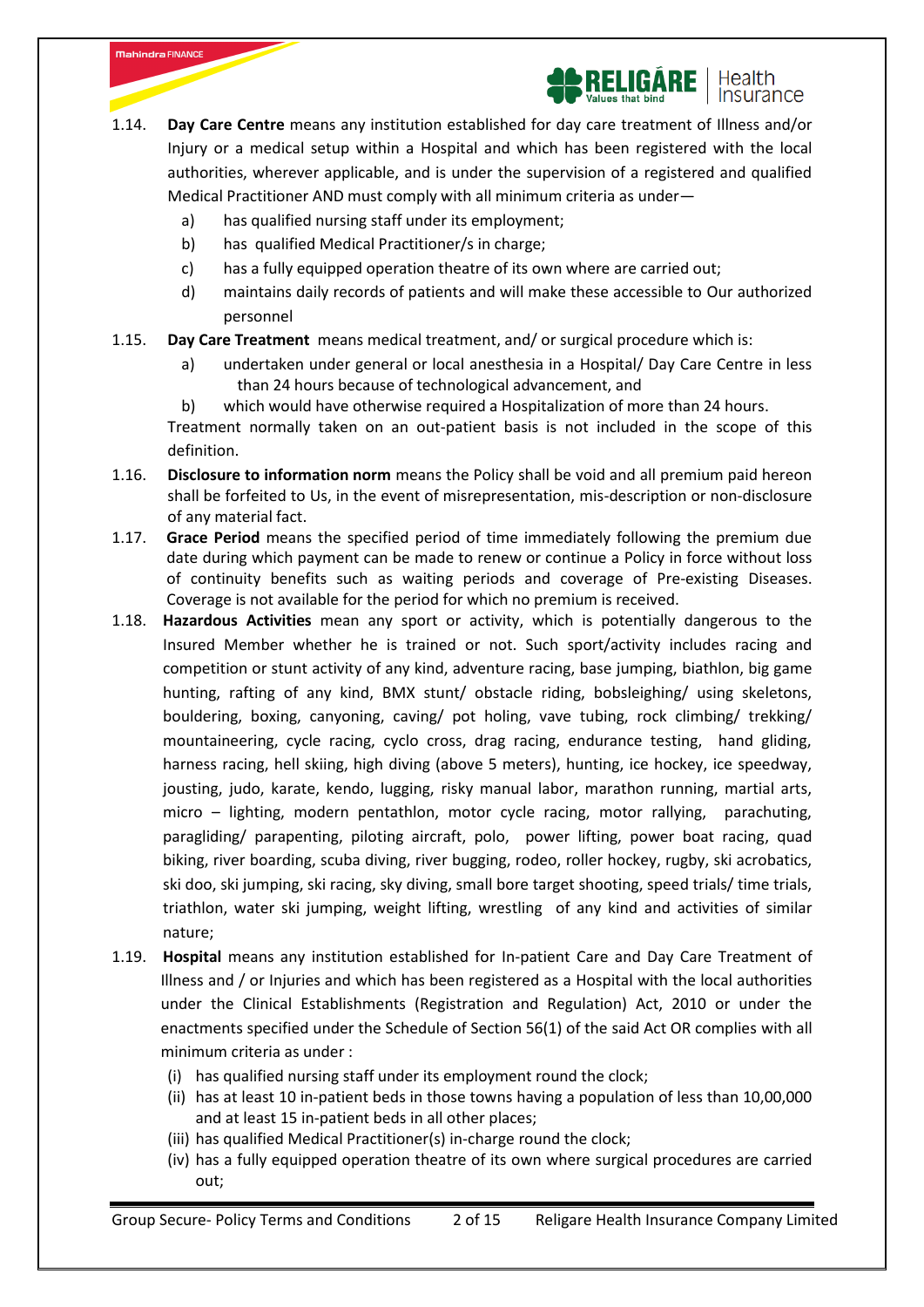

- (v) maintains daily records of patients and will make these accessible to the Our authorized personnel.
- 1.20. **Hospitalization** means admission in a Hospital for a minimum period of 24 In-patient Care consecutive hours except for specific procedures/treatments, where such admission could be for a period of less than 24 consecutive hours;

- 1.21. **Illness** means a sickness or a disease or a pathological condition leading to the impairment of normal physiological function which manifests itself during the Cover Period and requires medical treatment.
- 1.22. **Injury** means accidental physical bodily harm excluding Illness or disease solely and directly caused by external, violent and visible and evident means which is verified and certified by a Medical Practitioner.
- 1.23. **Inpatient Care** means treatment for which the Insured Member has to stay in a Hospital for more than 24 hours for a covered event.
- 1.24. **Insured Event** means an event that is covered under the Policy; and which is in accordance with the Policy Terms & Conditions;
- 1.25. **Insured Member (Insured)** means a person whose name specifically appears under Insured in the Policy Certificate;
- 1.26. **Intensive Care Unit (ICU)** means an identified section, ward or wing of a Hospital which is under the constant supervision of a dedicated Medical Practitioner(s), and which is specially equipped for the continuous monitoring and treatment of patients who are in a critical condition, or require life support facilities and where the level of care and supervision is considerably more sophisticated and intensive than in the ordinary and other wards.
- 1.27. **Medical Advice** means any consultation or advice from a Medical Practitioner including the issue of any prescription or repeat prescription;
- 1.28. **Medical Expenses** means those expenses that an Insured Member has necessarily and actually incurred for medical treatment on account of Illness or Accident on the advice of a Medical Practitioner, as long as these are no more than would have been payable if the Insured Member had not been insured and no more than other Hospitals or doctors in the same locality would have charged for the same medical treatment.
- 1.29. **Medical Practitioner** means a person who holds a valid registration from the medical council of any State or Medical Council of India or Council for Indian Medicine or for Homeopathy set up by the Government of India or a State Government and is thereby entitled to practice medicine within its jurisdiction; and is acting within the scope and jurisdiction of his license;
- 1.30. **Nominee** means the person named in the Policy Certificate to receive the benefits payable under this Policy, if the Insured Member is deceased;
- 1.31. **Notification of Claim (Intimation)** is the process of notifying a Claim to Us by specifying the timelines as well as the address/telephone number to which it should be notified.
- 1.32. **Policy** means these Policy Terms & Conditions, Optional Extensions (if any), the Proposal Form / datasheet and Certificate of Insurance and annexure thereof, if any, which form part of the policy contract and shall be read together;
- 1.33. **Policyholder** means the person named in the Policy Certificate as the policyholder;
- 1.34. **Policy Certificate** means the certificate attached to and forming part of this Policy;
- 1.35. **Policy Period** means the period commencing from the Policy Period Start Date and ending at the Policy Period End Date and as specifically appearing in the Policy Certificate;
- 1.36. **Policy Period End Date** means the date on which the Policy expires, as specified in the Policy Certificate;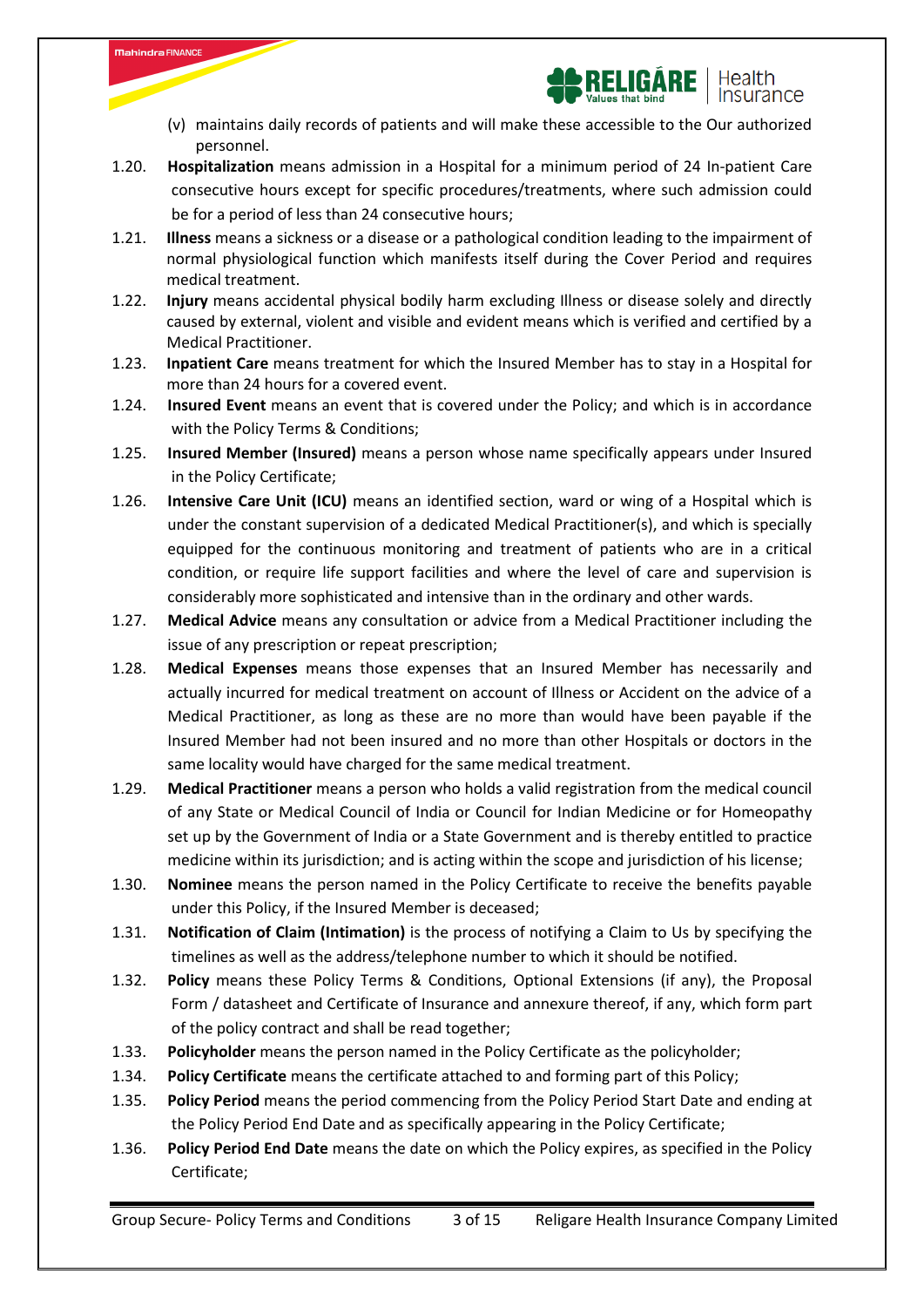

- 1.37. **Policy Period Start Date** means the date on which the Policy commences, as specified in the Policy Certificate;
- 1.38. **Policy Year** means a period of one year commencing on the Policy Period Start Date or any anniversary thereof;
- 1.39. **Portability** means transfer by an individual health insurance policyholder (including family cover) of the credit gained for pre-existing conditions and time-bound exclusions if he/she chooses to switch from one insurer to another.
- 1.40. **Pre-Existing Disease** is any condition, ailment or Injury or related condition(s) for which the Insured Member had signs or symptoms, and / or were diagnosed, and / or received Medical Advice / treatment within 48 months to prior to the first policy issued by Us.
- 1.41. **Qualified Nurse** is a person who holds a valid registration from the Nursing Council of India or the Nursing Council of any state in India.
- 1.42. **Reasonable and Customary Charges** means the charges for services or supplies, which are the standard charges for the specific provider and consistent with the prevailing charges in the geographical area for identical or similar services, taking into account the nature of the Illness / Injury involved;
- 1.43. **Renewal** defines the terms on which the contract of insurance can be renewed on mutual consent with a provision of Grace Period for treating the renewal continuous for the purpose of all waiting periods.
- 1.44. **Scheduled Airline** means any civilian aircraft operated by a civilian scheduled air carrier holding a certificate, license or similar authorization for civilian scheduled air carrier transport issued by the country of the aircraft's registry, and which in accordance therewith flies, maintains and publishes tariffs for regular passenger service between named cities at regular and specified times, on regular or chartered flights operated by such carrier;
- 1.45. **Subrogation** shall mean Our right to assume the rights of the Insured Member to recover expenses paid out under the Policy that may be recovered from any other source.
- 1.46. **Sum Insured** means the amount specified against a benefit or Optional Extension in the Policy Certificate for each Insured Member which represents Our maximum, total and cumulative liability for that Insured Member for any and all Claims incurred in respect of that Insured Member during the Cover Period under that Benefit or Optional Extension;
- 1.47. **We/Our/Us/ Company** means Religare Health Insurance Company Limited;
- 1.48. **You/Your** means the Policyholder.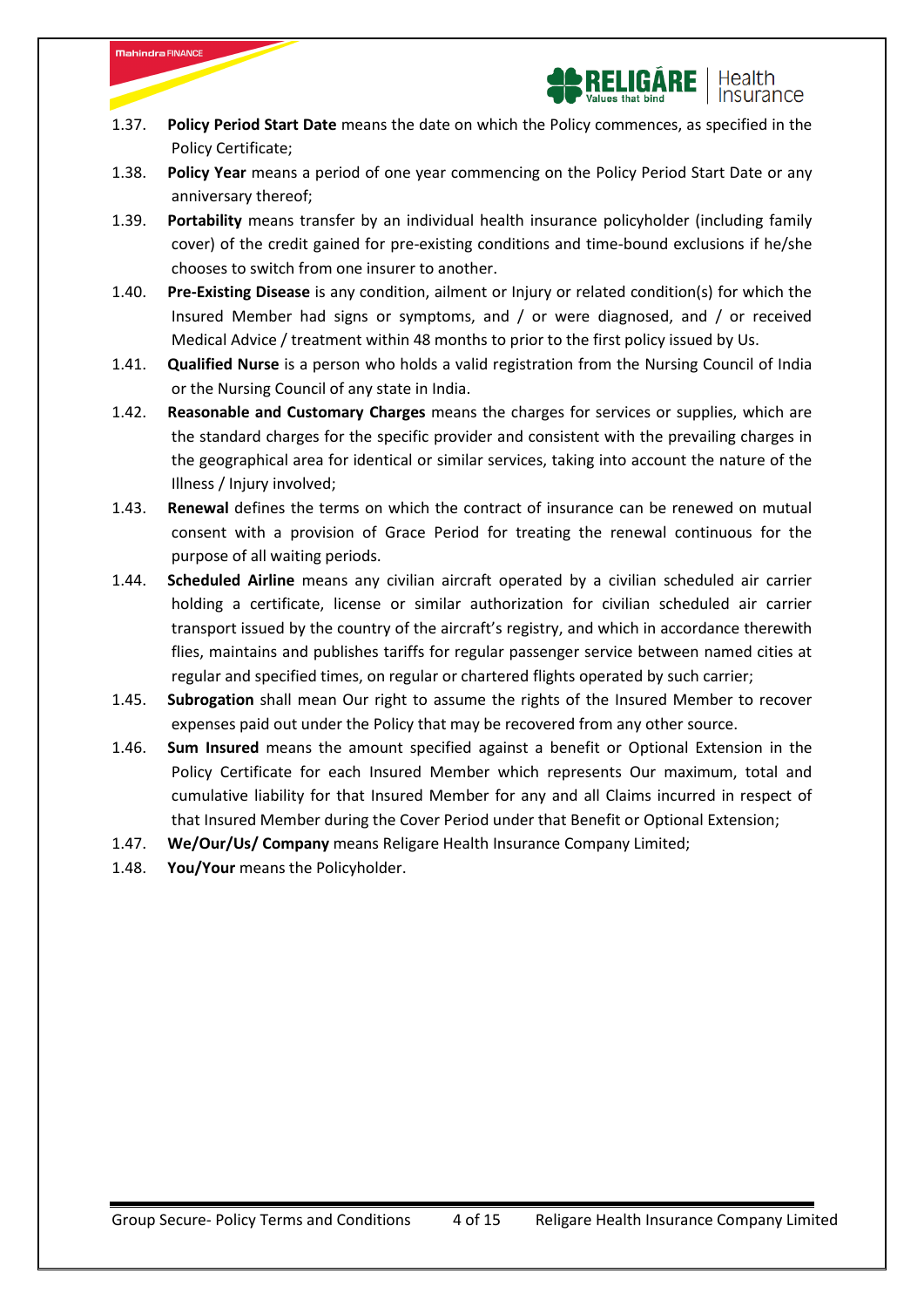



# 2.1 If the Insured Member suffers an Injury during the Cover Period solely and directly due to an Accident that occurs during the Cover Period which results in an Insured Event within twelve calendar months from the Injury, We will pay to the Insured Member (or the Nominee or his legal heir) the amount specified against the benefits detailed below subject always to the terms and conditions of the Policy, the availability of the Sum Insured and the Capital Sum Insured.

# (a) **Special Conditions applicable to Clause 2:**

- (i) Our aggregate cumulative liability under all the Benefits and Optional Extensions shall not exceed the Capital Sum Insured during the Policy Year for each Insured Member;
- (ii) Our aggregate cumulative liability under all the Benefits, namely A1, A2 and A3 shall not exceed the Capital Sum Insured during the Policy Year for each Insured Member. If We have paid a Claim under Benefit A2 or Benefit A3 and a subsequent Claim is then made under either Benefit A1 or Benefit A2 in relation to the same Injury, then Our total liability in respect of all such Claims relating to that Injury shall be limited to the highest amount payable under Benefit A1, Benefit A2 and Benefit A3, subject always to the Capital Sum Insured;
- (iii) For the purposes of this clause, "Capital Sum Insured" shall mean means the amount specified against each Insured Member in the Policy Certificate which represents the Company's maximum, total and cumulative liability for that Insured Person towards payment of any and all Claims made in respect of the Benefit and / or Optional Extension during a Policy Year.
- (iv) If a Claim arising out of the same Injury is admissible under Benefit A2 or Benefit A3, then a Claim arising out of the same Injury shall not be admitted under Optional Extension 1.
- (v) We will provide cover under the Benefits under Clause 2 to any Insured Event arising worldwide.

# (b) *Benefit A1: Insured Event- Accidental Death*

If the Insured Member dies within twelve calendar months from the date of occurrence of the Injury, We will pay the Sum Insured provided that death is solely and directly due to the Injury.

# **3. Permanent Exclusions**

- 3.1 Any Claim in respect of any Insured Member, arising out of or directly or indirectly due to any of the following shall not be admissible, unless expressly stated to the contrary elsewhere in the Policy:
	- (a) Any Medical Expenses unless covered by way of an applicable Optional Extension;
	- (b) Any illness including any pre-existing condition or its complications except where an Insured Event under Clause 2 or Optional Extension 1 results from an illness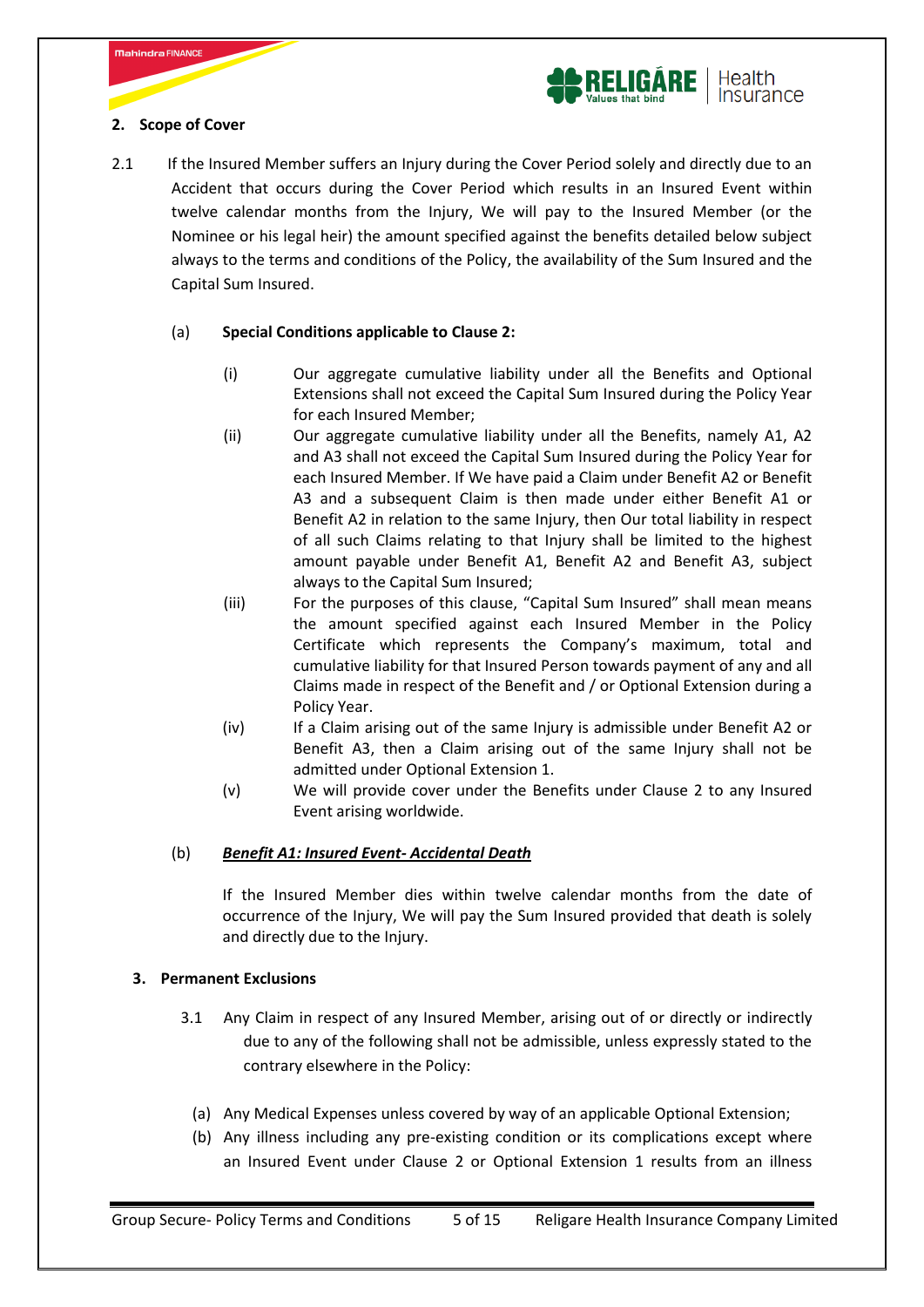

which arises directly as a consequence of an Injury which is sustained during the Cover Period;

(c) Any pre-existing injury or physical condition;

**Mahindra FINANCE** 

- (d) An Insured Member operating or learning to operate any aircraft, or performing duties as a member of the crew on any aircraft or Scheduled Airline or any airline personal;
- (e) An Insured Member flying in an aircraft other than as a fare paying passenger in a Scheduled Airline;
- (f) Any intentional self- inflicted Injury, suicide or attempted suicide, sexually transmitted conditions, mental or nervous disorders, insanity;
- (g) Influence of drugs, alcohol beyond the medically permissible limit or other intoxications or hallucinogens;
- (h) War (whether declared or not) and war like occurrence or invasion, acts of foreign enemies, hostilities, civil war, rebellion, revolutions, insurrections, mutiny, military or usurped power, seizure, capture, arrest, restraints and detainment of all kinds;
- (i) Participation in actual or attempted felony, riot, civil commotion or criminal misdemeanor;
- (j) A complication of infection with Human Immune Deficiency Virus (HIV) or any variance including Acquired Immune Deficiency Syndrome (AIDS) and AIDS Related Complex (ARC) or venereal disease;
- (k) Training for or participating in professional sport of any kind;
- (l) Any act resulting in breach of law committed by Insured Member with criminal intent;
- (m) The Insured Member serving in any branch of the military, navy, air force or any branch of armed forces or any paramilitary forces;
- (n) Radioactive contamination whether arising directly or indirectly ionizing radiation, toxic, explosive or other hazardous properties of nuclear material;
- (o) Insured Member working in or with Underground mines, tunneling or explosives or involving electrical installation with high tension supply or conveyance testing or oil rigs or ship crew services or as jockeys or circus personnel or aerial photography or engaged in any Hazardous Activities as specified under Clause 1.12;
- (p) Nuclear, chemical or biological attack or weapons, contributed to, caused by, resulting from or from any other cause or event contributing concurrently or in any other sequence to the loss, claim or expense. For the purpose of this exclusion:
	- (i) Nuclear attack or weapons mean the use of any nuclear weapon or device or waste or combustion of nuclear fuel or the emission, discharge, dispersal, release or escape of fissile or fusion material emitting a level of radioactivity capable of causing incapacitating disablement or death.
	- (ii) Chemical attack or weapons mean the emission, discharge, dispersal, release or escape of any solid, liquid or gaseous chemical compound which, when suitably distributed, is capable of causing incapacitating disablement or death.
	- (iii) Biological attack or weapons mean the emission, discharge, dispersal, release or escape of any pathogenic (disease producing) micro-organisms and/or biologically produced toxins (including genetically modified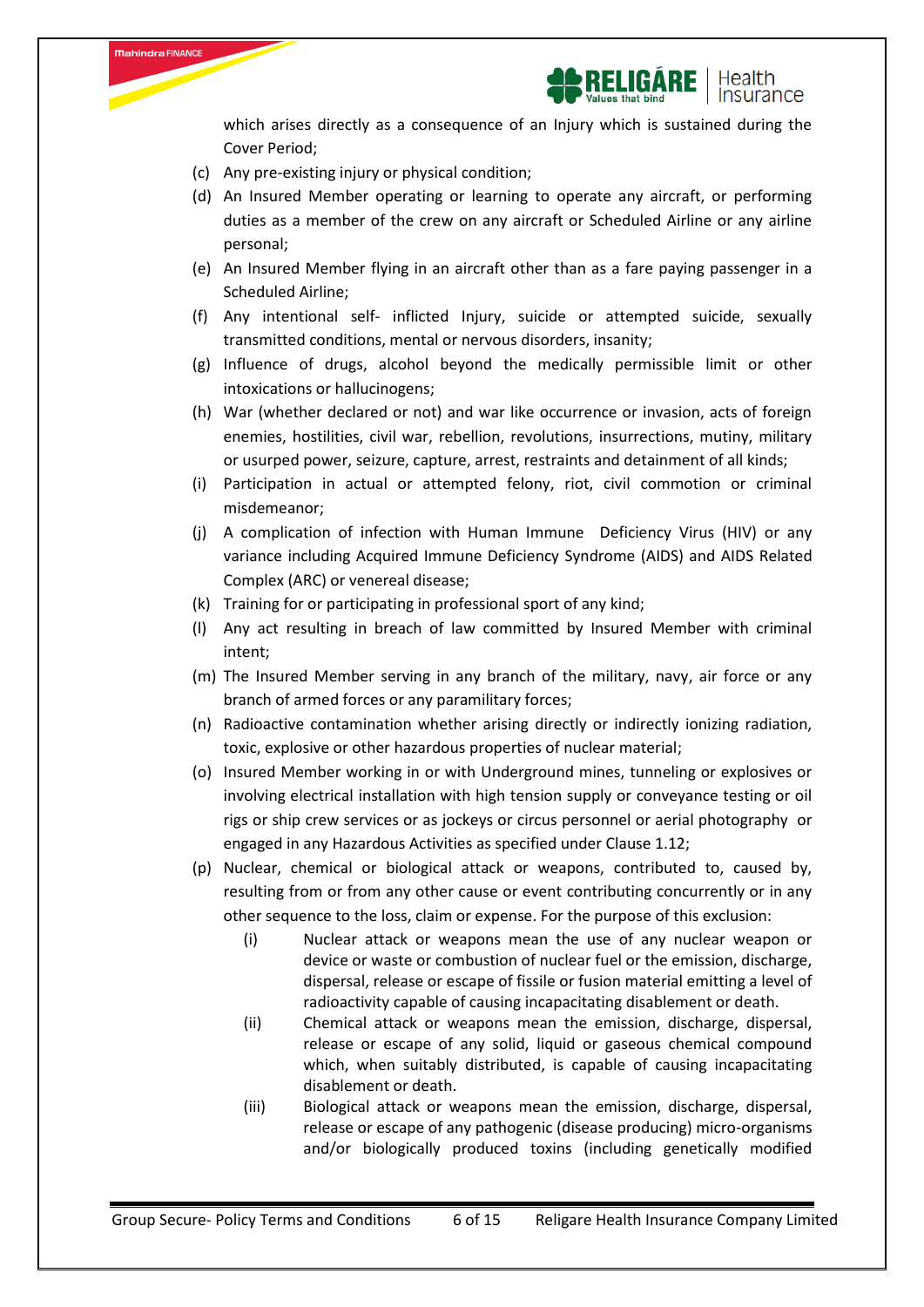



organisms and chemically synthesized toxins) which are capable of causing incapacitating disablement or death.

In addition to the foregoing, any loss, claim or expense of whatsoever nature directly or indirectly arising out of, contributed to, caused by, resulting from, or in connection with any action taken in controlling, preventing, suppressing, minimizing or in any way relating to the above is also excluded;

- (q) Resulting from pregnancy or childbirth;
- (r) Impairment of the Insured Member's intellectual faculties by abuse of stimulants or depressants or by the illegal use of any solid, liquid or gaseous substance;
- (s) Resulting due to any disease or infection except where such condition arises directly as a consequence of an accident during the Cover period.

#### **4. Claims Management**

Upon the occurrence of any Injury that may give rise to a Claim under this Policy, then as a Condition Precedent to Our liability under the Policy, You or the Insured Member (or the Nominee or legal heir if the Insured Member is deceased) shall undertake all of the following:

## 4.1 **Claim Intimation**

If an Injury is suffered or any other contingency occurs which has resulted or may result in a Claim under the Policy, You or the Insured Member (or Nominee or legal heir if the Insured Member is deceased) shall notify Us either at Our call centre or in writing immediately.

It is agreed and understood that the following details are to be provided to Us at the time of intimation of the Claim:

- (a) Policy Number;
- (b) Your name;
- (c) Name and unique identification number of the Insured Member in respect of whom the Claim is being made;
- (d) Nature of Injury and the Benefit and/or Optional Extension under which the Claim is being made;
- (e) Date and place of Injury or Death and/or date and place of admission to Hospital (as applicable);
- (f) Name and address of the attending Medical Practitioner and Hospital (if applicable);
- (g) Any other information, documentation or details requested by Us.

## 4.2 **Claim Procedure**

(a) You or Insured Member (or Nominee or legal heir if the Insured Member is deceased) shall (at his expense) give the documentation specified at Clause 4.4 and any additional documentation specified in the Benefit provision and/or Optional Extension under which the Claim is being made to Us immediately and in any event within 30 days of the occurrence of the Injury.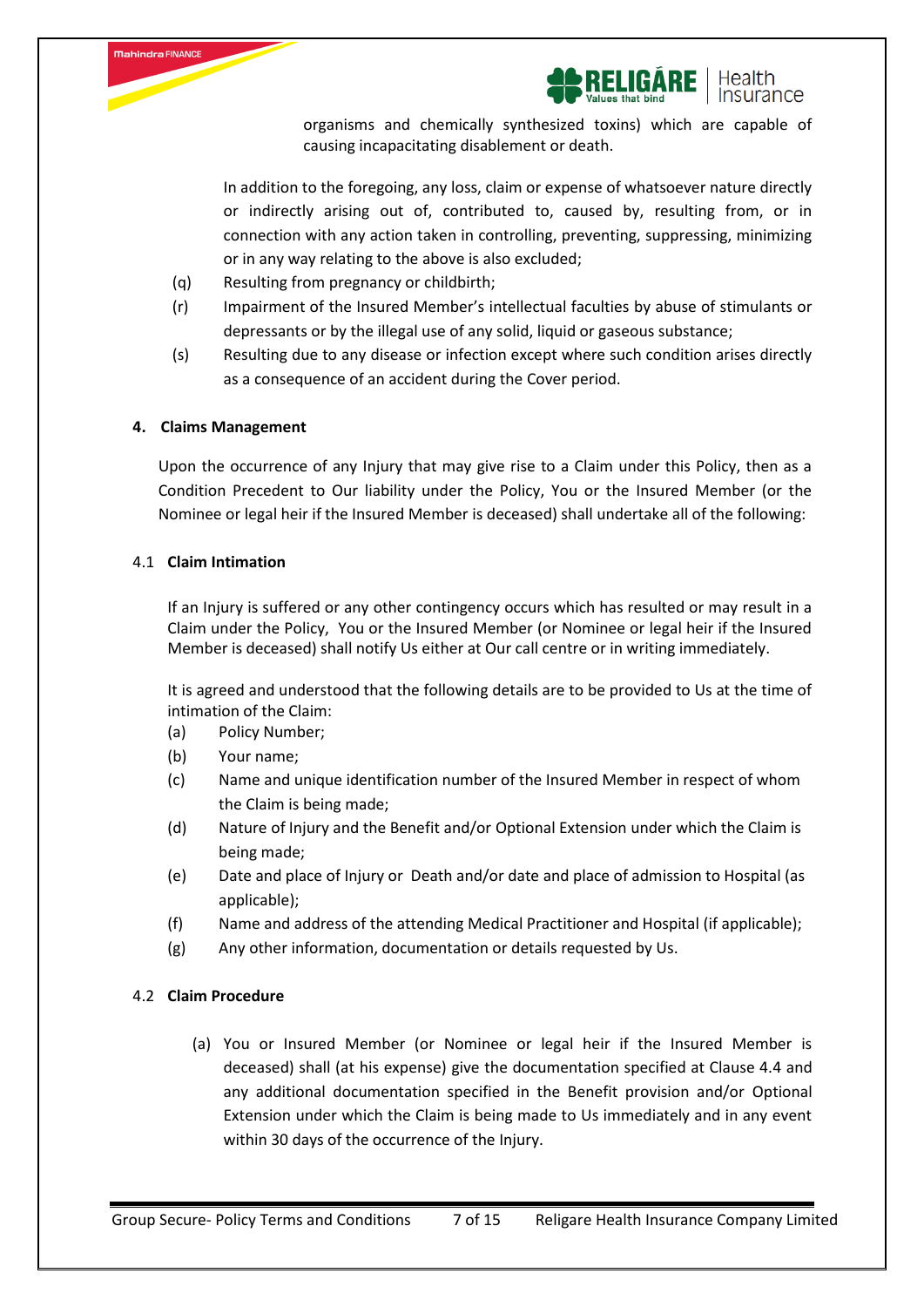



#### 4.3 **Policyholder's, Insured Member's or Claimant's duties at the time of Claim**

- (a) It is agreed and understood that as a condition precedent for a Claim to be considered under this Policy:
	- (i) All reasonable steps and measures must be taken to avoid or minimize the quantum of any Claim that may be made under this Policy;
	- (ii) The Insured Member shall follow the directions, advice or guidance provided by a Medical Practitioner and We shall not be obliged to make payment that is brought about or contributed to by the Insured Member failing to follow such directions, advice or guidance;
	- (iii) Intimation of the Claim, notification of the Claim and submission or provision of all information and documentation shall be made promptly and in any event in accordance with the procedures and within the timeframes specified in Clause 4 of the Policy Terms & Conditions;
	- (iv) The Insured Member will, at Our request submit himself for a medical examination by Our nominated Medical Practitioner as often as We consider reasonable and necessary. The cost of such Medical Examination shall be borne by Us;
	- (v) Our Medical Practitioner and representatives shall be given access and cooperation to inspect the Insured Member's medical and Hospitalization records (if applicable) and to investigate the facts and examine the Insured Member;
	- (vi) We shall be provided with complete documentation and information which We have requested to establish Our liability for the Claim, its circumstances and its quantum.

#### 4.4 **Claims Document**

The following information and documentation shall be submitted along with a completed and signed Claim form, in accordance with the procedures and within the timeframes specified in Clause 4 of the Policy in respect of all Claims:

| <b>Purpose of Document</b> | <b>Indicative List of Documents</b>                                                                                                                                                                                                            |
|----------------------------|------------------------------------------------------------------------------------------------------------------------------------------------------------------------------------------------------------------------------------------------|
| <b>Identity proof</b>      | Voter ID, Passport, PAN Card, Driving License, ration card, Aadhar, or any<br>other proof accepted by the KYC norms as approved by the company and<br>which is admissible in court of law                                                      |
| <b>Address Proof</b>       | Voter ID, Passport, Driving License                                                                                                                                                                                                            |
| Age proof                  | Voter ID, Passport, PAN Card, Matriculation Pass Certificate, Driving<br>License, Birth Certificate                                                                                                                                            |
| <b>Accident proof</b>      | FIR, Panchnama, Final Police Report, State Electricity Board Report, Factory<br>Inspection Report, Forensic Report, Valid Passenger Ticket or Boarding<br>Pass of the Common Carrier or any other proof to the satisfaction of the<br>company. |
| <b>Cause of loss</b>       | Viscera Report, Post Mortem Report (if conducted), MLC report, Medical<br>Report or Certificate                                                                                                                                                |
| <b>Disability</b>          | Disability Certificate from Government Medical Board, Fitness Certificate,<br><b>Medical Prescription</b>                                                                                                                                      |
| <b>Accidental Death</b>    | Death Certificate                                                                                                                                                                                                                              |
| <b>Claimant identity</b>   | Succession Certificate, Identity Proof of Nominee, legal heirs or any other                                                                                                                                                                    |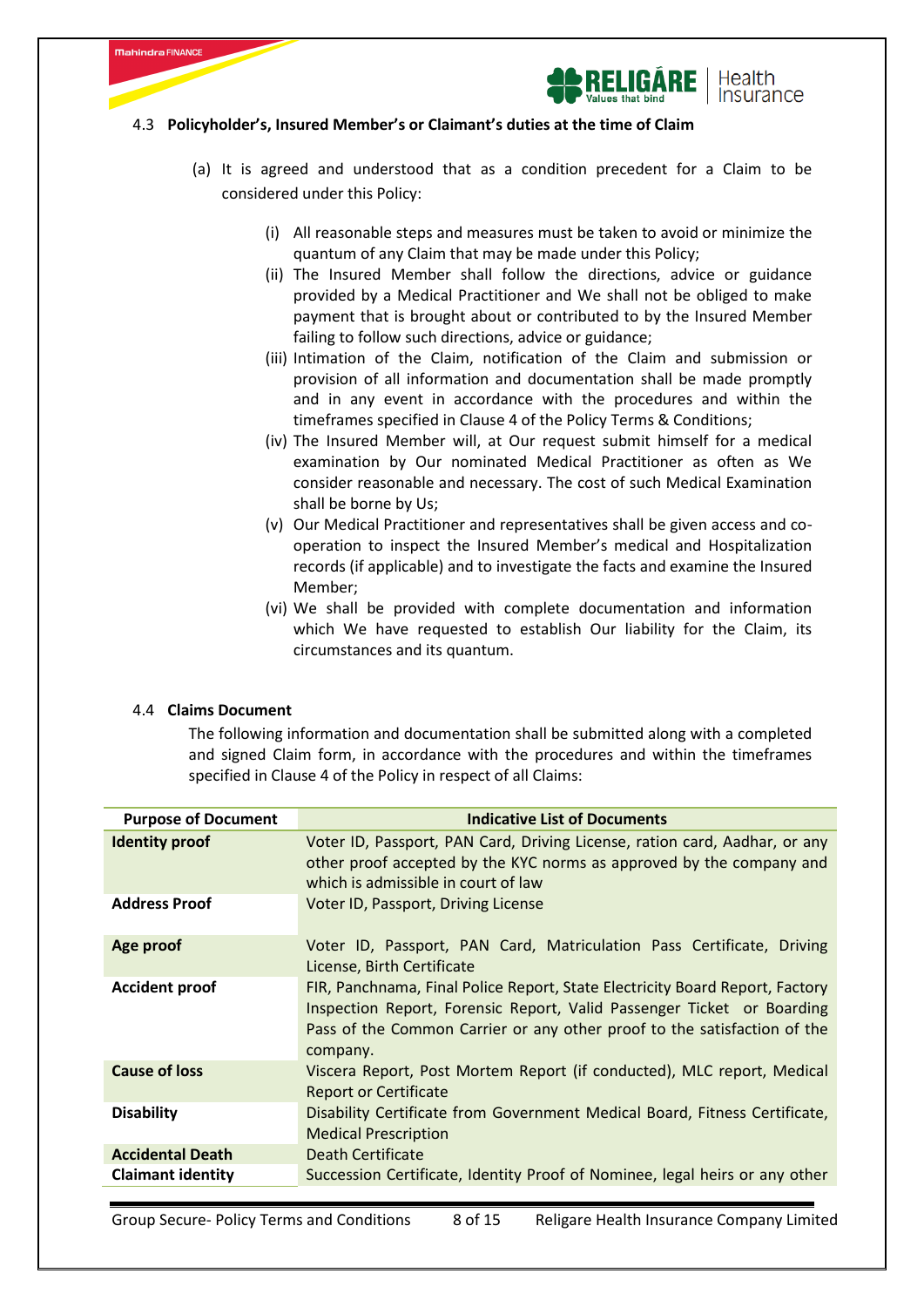|                         | <b>AD RELIGARE</b>   Health                                                                                                                                                  |
|-------------------------|------------------------------------------------------------------------------------------------------------------------------------------------------------------------------|
|                         | proof to the satisfaction of the company for the purpose of a valid<br>discharge.                                                                                            |
| <b>Medical Expenses</b> | Discharge Summary, Bills, Receipts as original, Medical<br><b>Hospital</b><br>Practitioner Certificate, Medical or Clinical or Pathological or Diagnostics<br><b>Records</b> |
|                         |                                                                                                                                                                              |

Note:

Mahindra FINANCE

- (a) We may seek additional information or documentation depending on the cause of Claim or the Benefit /Optional Extension under which the Claim is made.
- (b) Only in the event that original bills, receipts, prescriptions, reports or other documents have already been given to any other insurance company or to a reimbursement provider the Company will accept properly verified photocopies of such documents attested by such other insurance company/reimbursement provider along with an original certificate of the extent of payment received from such insurance company/reimbursement provider. In case You/Insured Member shall require Original copies submitted to Us, we shall return the same after adjudication of the Claim.
- (c) The Company shall condone delay on merit for delayed Claims where delay is proved to be for reasons beyond the control of the Policyholder or the Insured Person.

# 4.5 **Special Terms for Claim Assessment/ Payment**

- (a) Payment of Claims will be made to the Insured Member, unless specified otherwise in the Policy Certificate. In the event of the death of the Insured Member, unless specified otherwise in the Policy Certificate, We will pay to the Nominee and in the case of no Nominee We will pay to the legal heirs or representative whose discharge shall be treated as full and final discharge of its liability under the Policy.
- (b) On payment of renewal premium, You shall give written notice to Us of any disease, physical defect or infirmity or change in occupation or profession of the Insured Member.
- (c) All Claims shall be paid in India and in Indian Rupees only.
- (d) The Company shall settle any Claim within 30 days of receipt of all the necessary documents/ information as required for settlement of such Claim and sought by the Company. The Company shall provide the Policyholder an offer of settlement of Claim and upon acceptance of such offer by the Policyholder the Company shall make payment within 7 days from the date of receipt of such acceptance. In case there is delay in the payment beyond the stipulated timelines, the Company shall pay additional amount as interest at a rate which is 2% above the bank rate prevalent at the beginning of the financial year in which the claim is reviewed by it.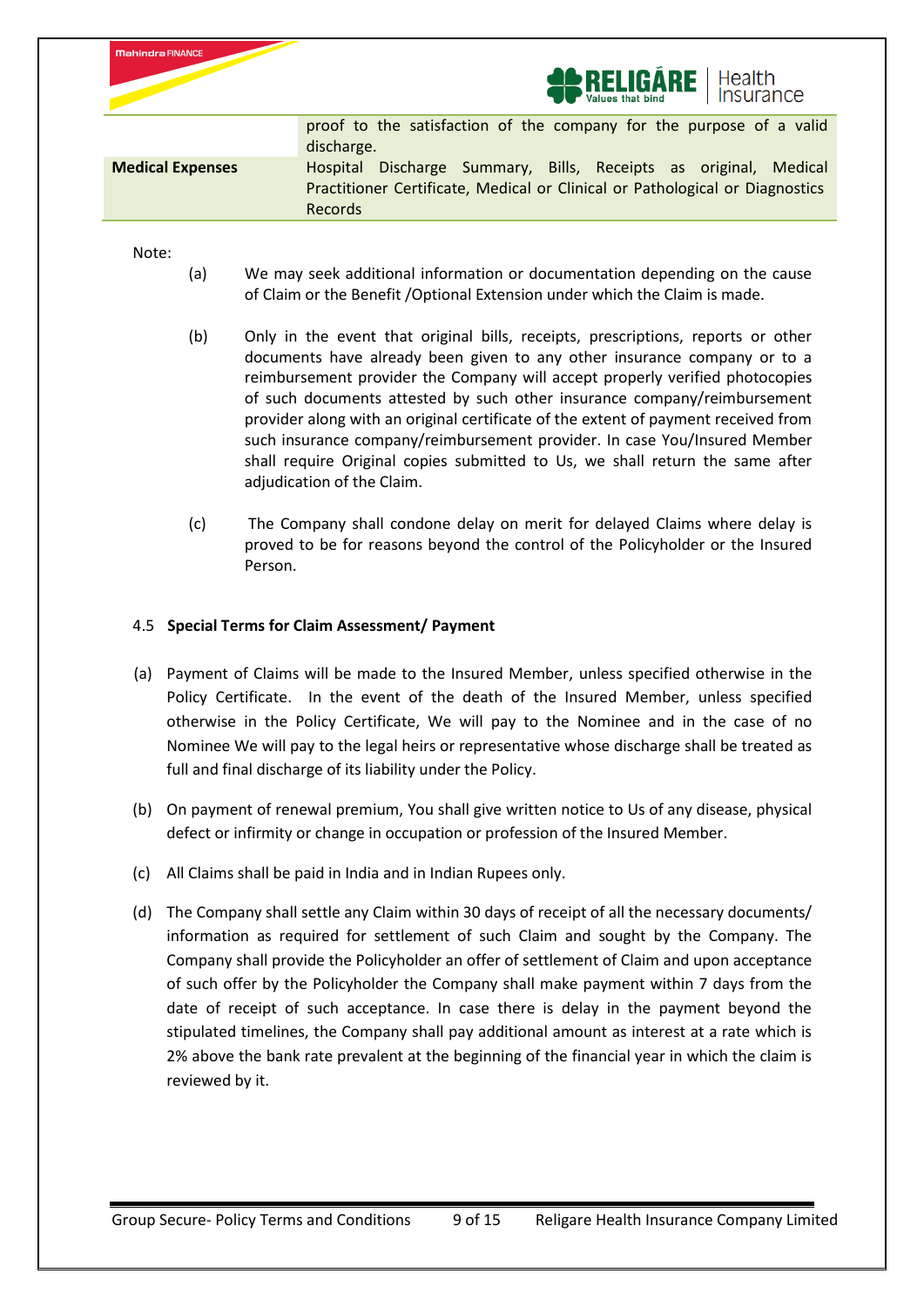



## **5. General Terms and Conditions**

#### 5.1 **Mid-term Addition/deletion of Insured Members**

a) Mid-term addition of the Insured Member

Any person may be added as an Insured Member during the Policy Period provided that his application for cover has been accepted by Us, additional premium, on pro rata basis in respect of such Member has been received by Us and We have issued an endorsement confirming the addition of such person as an Insured Member.

b) Mid-term deletion of the Insured Member

Any Insured Member who is covered under the Policy may be deleted on Your request during the Policy Period. Refund of premium shall be made on pro-rata basis provided that Insured Member has not made any Claim during the Cover Period under this Policy.

## 5.2 **Disclosure to Information Norm**

If any untrue or incorrect statements are made or there has been a misrepresentation, misdescription or non-disclosure of any material particulars or any material information having been withheld in the Proposal Form or accompanying document or if a Claim is fraudulently made or any fraudulent means or devices are used by You, the Insured Member or any one acting on his / their behalf, We shall have no liability to make payment of any Claims and the premium paid shall be forfeited to Us. – Underline portion is added for clarity.

#### 5.3 **Observance of Terms and Conditions**

The due observance and fulfillment of the terms and conditions of this Policy (including the realization of premium by their respective due dates and compliance with the specified procedure on all Claims) in so far as they relate to anything to be done or complied with by You or any Insured Member, shall be condition precedent to Our liability under the Policy.

#### 5.4 **Reasonable Care**

The Insured Members shall take all reasonable steps to safeguard the interests against any Injury that may give rise to a Claim.

#### 5.5 **Material Change**

It is a condition precedent to Our liability under the Policy that You shall immediately notify Us in writing of any material change in the risk on account of change in nature of occupation or business at his own expense. We may, at Our discretion, adjust the scope of cover and / or the premium paid or payable, accordingly.

#### 5.6 **Records to be maintained**

You and the Insured Members shall keep an accurate record containing all relevant medical records and shall allow Us or Our representatives to inspect such records. You or the Insured Member shall furnish such information as We may require under this Policy at any time during the Policy Period and up to three years after the Policy Period End Date, or until final adjustment (if any) and resolution of all Claims under this Policy.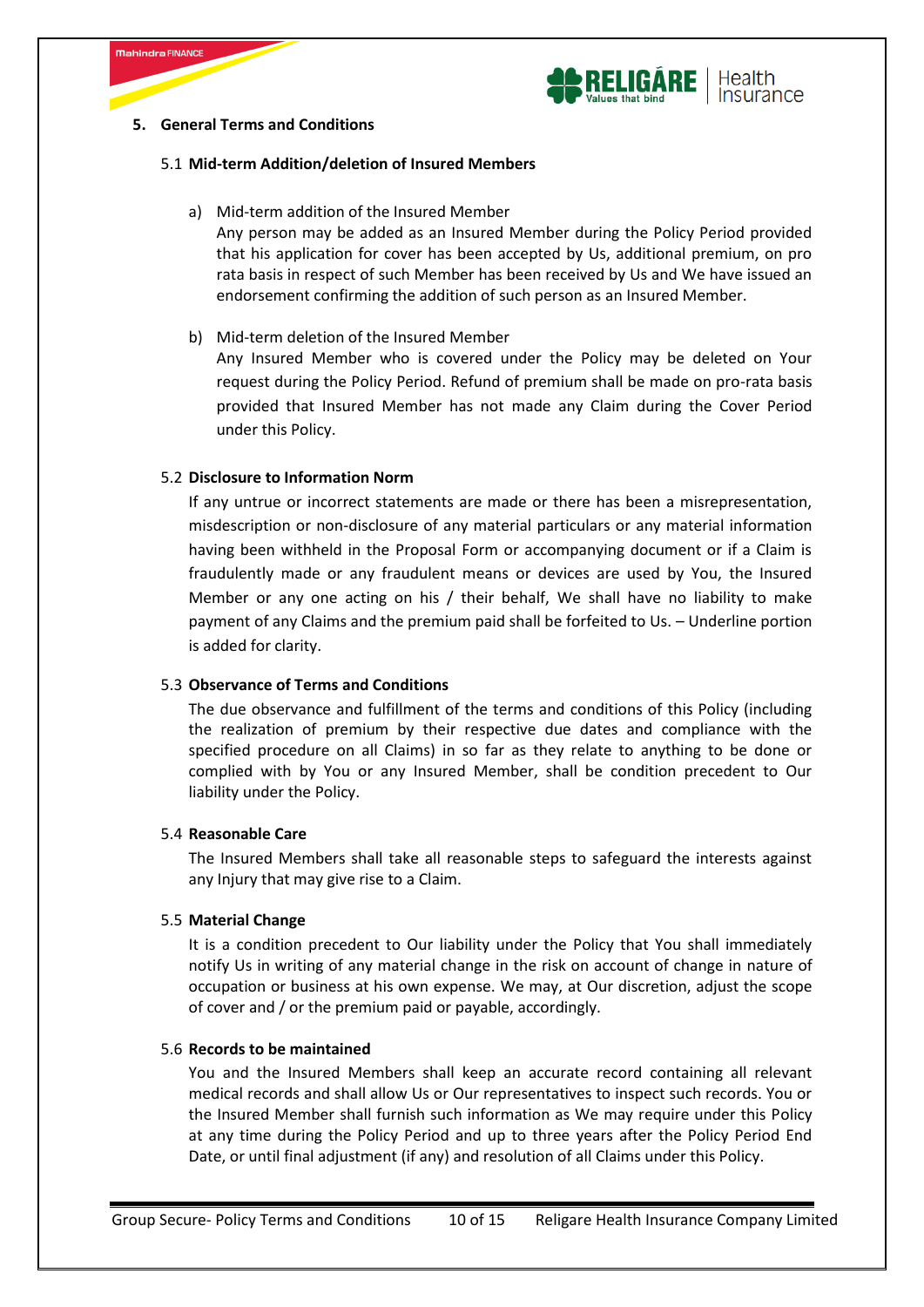



## 5.7 **No constructive Notice**

Any knowledge or information of any circumstance or condition in relation to You or the Insured Member which is in Our possession other than that information expressly disclosed in the Proposal Form or otherwise in writing to Us, shall not be held to be binding or prejudicially affect Us.

## 5.8 **Complete Discharge**

Payment made by Us to the Insured Member or the Nominee or the legal heir or representative of the Insured Member, as the case may be, under the Policy shall in all cases be complete and construed as an effectual discharge in favor of Us.

#### 5.9 **Subrogation**

You and the Insured Member shall at Your/his own expense do or concur in doing or permit to be done all such acts and things that may be necessary or reasonably required by Us for the purpose of enforcing and/or securing any civil or criminal rights and remedies or obtaining relief or indemnity from any other party to which We are or would become entitled upon Us paying for a Claim under this Policy, whether such acts or things shall be or become necessary or required before or after Our payment. Neither You nor any Insured Member shall prejudice these subrogation rights in any manner and shall at Your own expense provide Us with whatever assistance or cooperation is required to enforce such rights. Any recovery We make pursuant to this clause shall first be applied to the amounts paid or payable by Us under this Policy and Our costs and expenses of effecting a recovery, where after We shall pay any balance remaining to You. This clause shall not apply to any Benefits/ Optional Extension offered on fixed benefit basis.

## 5.10 **Policy Disputes**

Wherever there is a decision to be taken by the Insurer, which happen s to be at variance with the Customers proposal, declarations and other such conduct an opportunity of natural justice shall be provided to him before a decision is taken on the merit and circumstances of the question.

Any and all disputes or differences under or in relation to validity, construction, interpretation, effect or any other matter related to this Policy shall be determined exclusively by the Indian Courts and subject to Indian law.

#### 5.11 **Renewal Notice**

- (a) This Policy will automatically terminate on the Policy Period End Date. All renewal applications and requisite premium shall be given to Us on or before the Policy Period End Date and in any event before the expiry of the Grace Period. The Policyholder shall give Us written notice along with the renewal application of any material changes to the risk insured under the Policy. If no such written notice is received by Us along with the renewal application, it shall be deemed that there is no material change to the risk.
	- b) Renewal shall be offered life-long.
	- c) Any Policy which is due for renewal, and where You have requested for one or more of the following alterations in the expiring Policy, may be subjected to a review by the underwriter:

(i)Increase in Sum Insured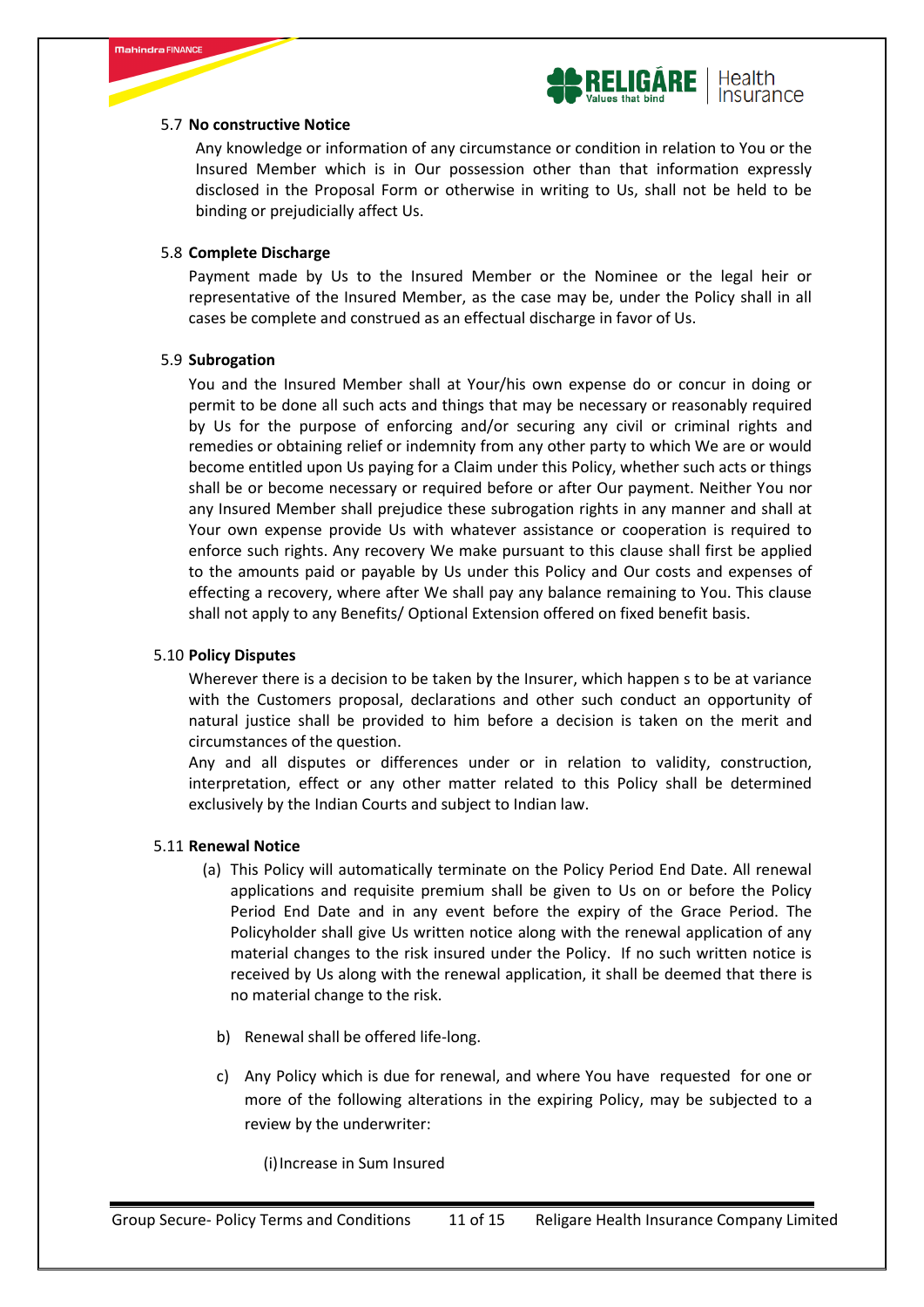



(ii)Change in Terms & Conditions

- d) The general underwriting conditions, where the underwriters review the Proposal Form or any other parameter described above, shall prevail and need be adhered to at the renewal also.
- e) We will ordinarily not refuse to renew the Policy except on grounds of fraud, moral hazard or misrepresentation.
- f) Renewal premium is subject to change with prior approval from IRDA
- g) This product may be withdrawn by Us after due approval from the IRDA. In case this product is withdrawn by Us, this Policy can be renewed under the then prevailing Health Insurance Product or its nearest substitute approved by IRDA. We shall duly intimate You regarding withdrawal of this product and the options available to You at the time of renewal of this policy.

# 5.12 **Cancellation / Termination**

- (a) We may at any time, cancel this Policy on grounds as specified in Clause 5.2, by giving 15 days' notice in writing by Registered Post Acknowledgment Due / recorded delivery to Your last known address.
- (b) You may also give 15 days' notice in writing, to Us, for the cancellation of this Policy, in which case We shall from the date of receipt of the notice cancel the Policy and refund the premium for those Insured Members in respect of whom no Claim is made under the Policy for the unexpired Cover Period at the short period scales as mentioned herein below:
- (c) Short period Scale to be applied on annual premium rates in respect of only those Insured Members in whose relation no Claim is made under the Policy.

| <b>Policy Duration</b> | Rate to be applied on Annual |  |
|------------------------|------------------------------|--|
|                        | Premium                      |  |
| Up to 1 month          | 25.0%                        |  |
| Up to 3 months         | 50.0%                        |  |
| Up to 6 months         | 75.0%                        |  |
| Beyond 6 months        | 100.0%                       |  |

#### 5.13 **Limitation of Liability**

Any Claim under this Policy for which the notification or intimation of Claim is received 12 calendar months after the event or occurrence giving rise to the Claim shall not be admissible, unless it is proved to Our satisfaction that the delay in reporting of the Claim was for reasons beyond You or the Insured Member's control.

#### 5.14 **Communication**

(a) Any communication meant for Us must be in writing and be delivered to Our address shown in the Policy Certificate. Any communication meant for You will be sent by Us to Your last known address or the address as shown in the Policy Certificate.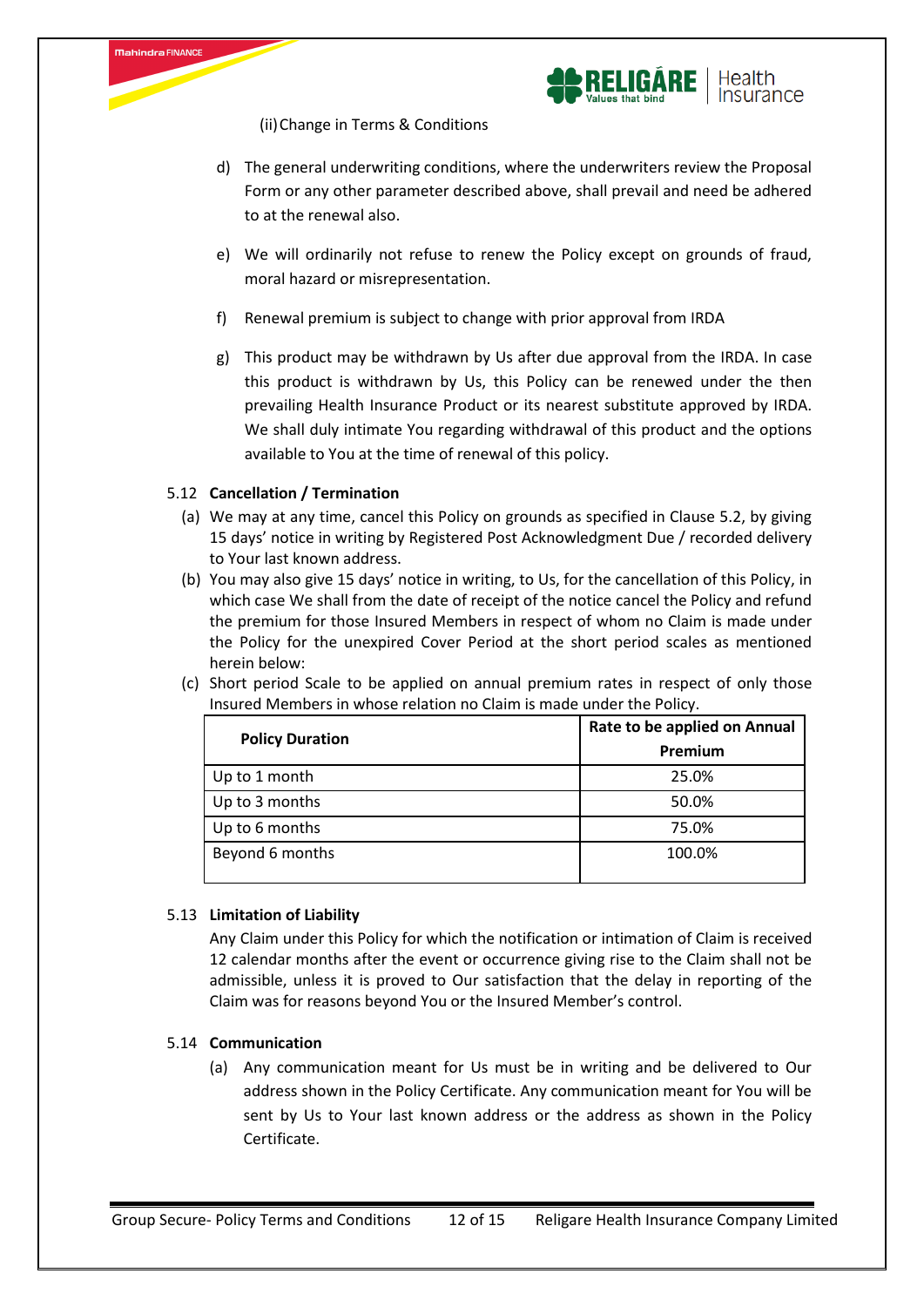



- (b) All notifications and declarations for Us must be in writing and sent to the address specified in the Policy Certificate. Agents are not authorized to receive notices and declarations on Our behalf.
- (c) Notice and instructions will be deemed served 10 days after posting or immediately upon receipt in the case of hand delivery, facsimile or e-mail.

#### 5.15 **Alterations in the Policy**

This Policy constitutes the complete contract of insurance. No change or alteration shall be valid or effective unless approved in writing by Us, which approval shall be evidenced by a written endorsement signed and stamped by Us.

#### 5.16 **Overriding effect of Policy Certificate**

In case of any inconsistency in the terms and conditions in this Policy vis-a-vis the information contained in the Policy Certificate, the information contained in the Policy Certificate shall prevail.

## 5.17 **Electronic Transactions**

You and the Insured Member agree to adhere to and comply with all such terms and conditions as We may prescribe from time to time, and hereby agrees and confirms that all transactions effected by or through facilities for conducting remote transactions including the Internet, World Wide Web, electronic data interchange, call centres, tele-service operations (whether voice, video, data or combination thereof) or by means of electronic, computer, automated machines network or through other means of telecommunication, established by or on behalf of Us, for and in respect of the Policy or its terms, or Our other products and services, shall constitute legally binding and valid transactions when done in adherence to and in compliance with Our terms and conditions for such facilities, as may be prescribed from time to time

#### 5.18 **Portability and Continuity**

We will grant continuity of benefits which were available to the Insured Members under a group insurance policy with any other Indian insurance company in the immediately preceding policy period provided that:

- (a) We shall be liable to provide continuity of only those benefits which are applicable under the Policy;
- (b) The Insured Members to whom continuity benefits will be provided under this Policy were covered under that group insurance policy;
- (c) There is no break in insurance cover between the previous group insurance policy and this Policy, provided further that the application for this Policy is made within 30 days after the expiry of that group insurance policy;
- (d) The benefits which will continue to be applicable under this Policy are specified in the Policy Certificate.
- (e) Insured Members covered under this Policy shall have the right to migrate from this Policy to an Individual Personal Accident insurance policy offered by Us and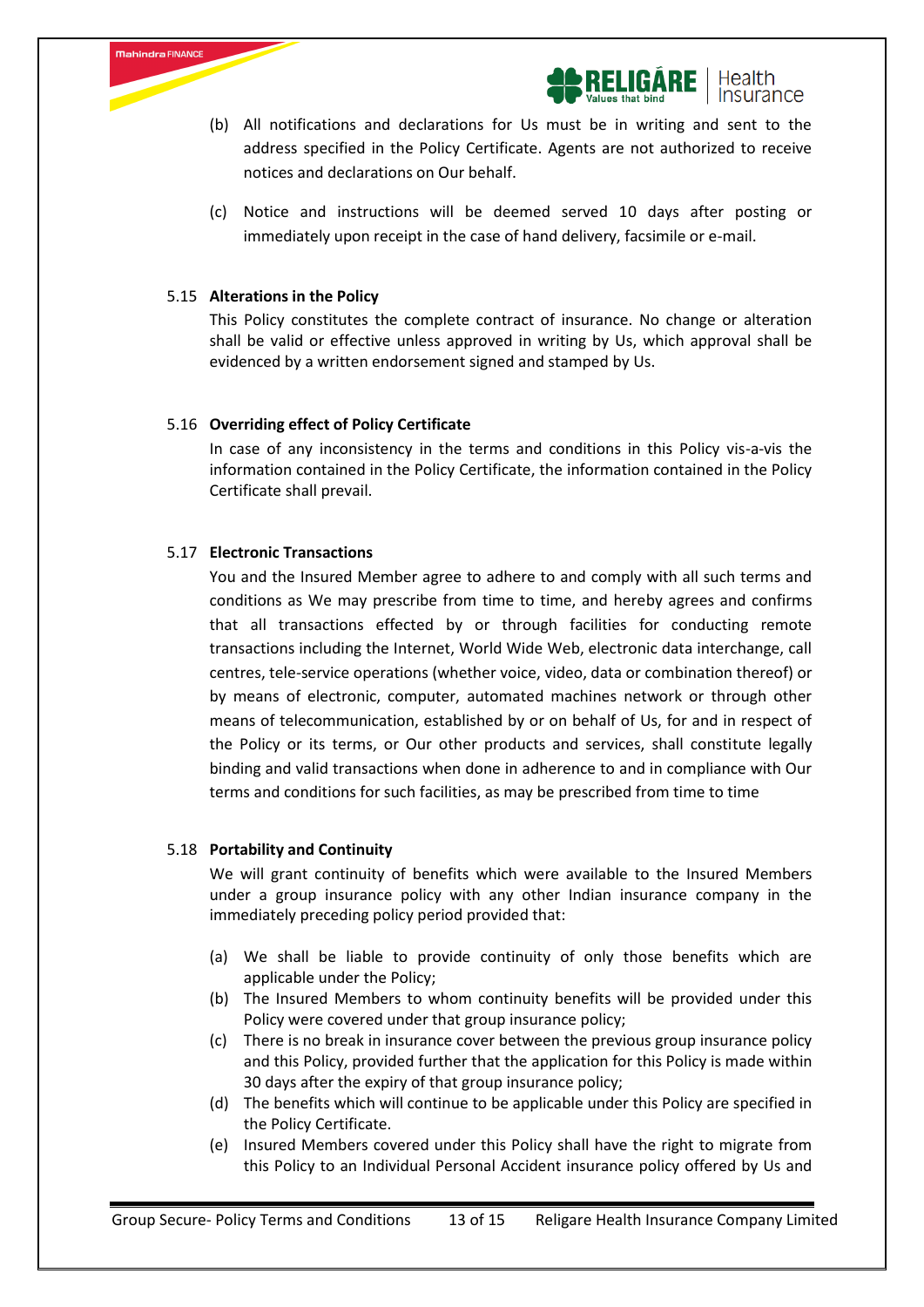



the credit for wait periods, if any would be given in the opted in an Individual Personal Accident insurance policy.

Provided that Insured Member applies for the same within 30 days from the date of resignation, retirement, termination of employment or separation due to any reason or in case this Policy is discontinued or not renewed.

## 5.19 **Obligation in respect to minor**

If an Insured Member is less than 18 years of age, the Primary Insured Member shall be responsible for ensuring compliance with all terms and conditions of this Policy on behalf of that Insured Member.

#### 5.20 **Nominee**

The Insured Member can at the inception or at any time before the expiry of the Policy make the nomination for the purpose of payment of Claims.

Any change of nomination shall be communicated to us in writing and such change shall be effective only when an endorsement to the Policy is made by Us.

#### 5.21 **Contribution**

- a) In case any Insured is covered under more than one indemnity insurance policies, with the Company or with other insurers, the Policyholder shall have the right to settle the Claim with any of the Company, provided that the Claim amount payable is up to Sum Insured of such Policy.
- b) In case the Claim amount exceeds the Sum Insured, then Policyholder shall have the right to choose the companies with whom the Claim is to be settled. In such cases, the settlement shall be done as under :
	- (i) If at the time when any Claim arises under this Policy, there is any other insurance which covers (or would have covered but for the existence of this Policy), the same Claim (in whole or in part), then We shall not be liable to pay or contribute more than Our ratable proportion of any Claim.
- c) This clause shall not apply to Benefits or to any Optional Extension offered on a benefit basis.

#### 5.22 **Grievances**

- (a) The Company has developed proper procedures and effective mechanism to address complaints, if any of the customers. The Company is committed to comply with the Regulations, standards which have been set forth in the Regulations, Circulars issued from time to time in this regard.
- (b) If You have a grievance that You wish Us to redress, You may contact Us with the details of Your grievance through :

| : www.religarehealthinsurance.com           |
|---------------------------------------------|
| : customerfirst@religarehealthinsurance.com |
| : 1800 200 4488                             |
| : 1800 200 6677                             |
|                                             |